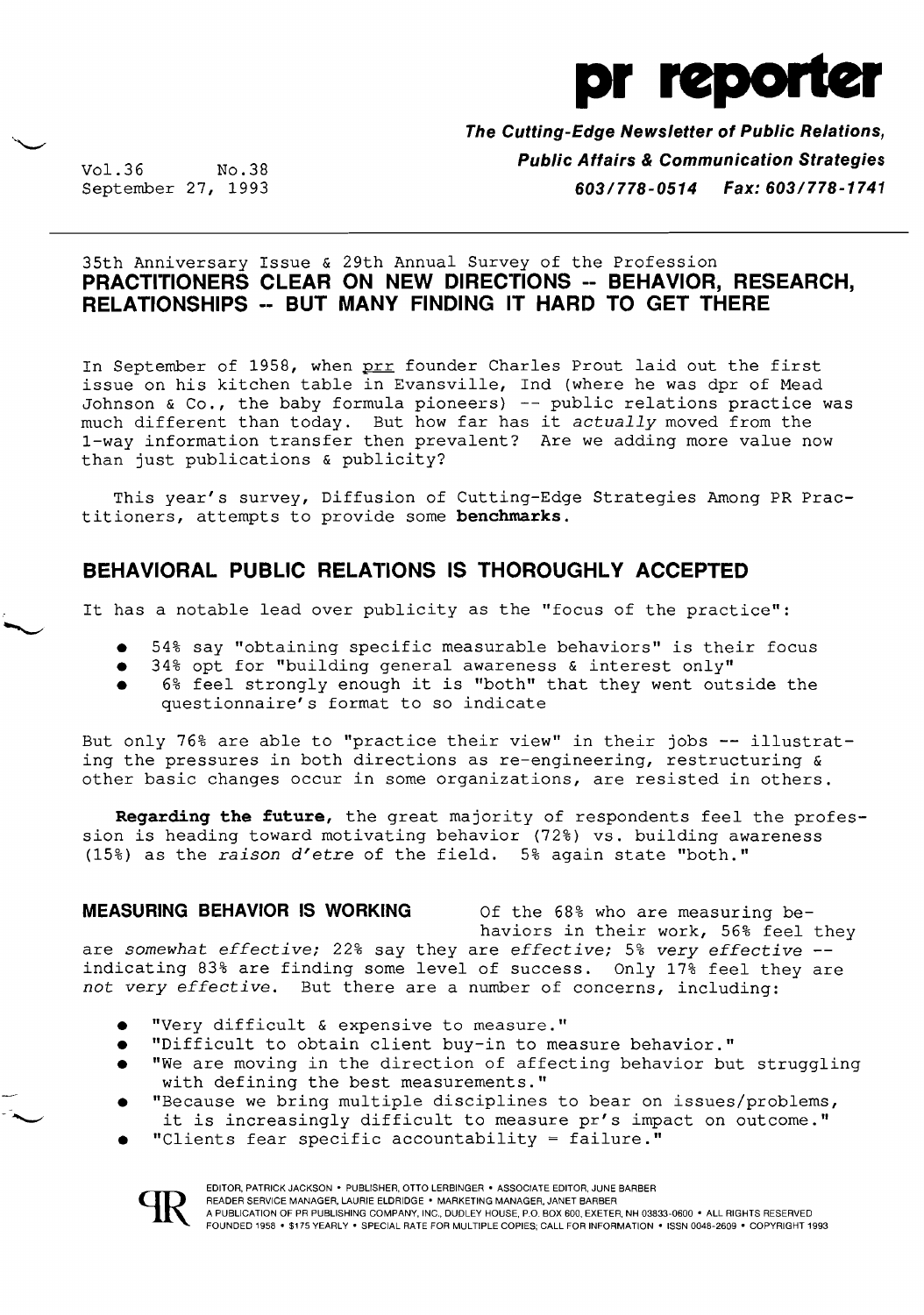# **RESEARCH CATCHING ON AT LAST •• BUT NOT THE NEW METHODS**

In order to keep pace with behavioral practice, research know-how is necessary. As one respondent from a utility notes:

*"CEO is beginning* to *quote from research* & *believes findings.*  5 yrs *ago, research was dismissed* as *an inaccurate exercise in social science."* 

But many practitioners, departments & organizations are just beginning to learn how to do it:

- • "Not yet priority to leadership; I'm trying to educate them as I learn more."
- • "Just starting!"
- "Need a base of experience & resources to do it well."
- "New CEO moving more in this direction."

A large majority of practitioners report using some basic research techniques: focus groups (73%); opinion surveys (71%); open-ended questions (65%). Findings suggest:

- 1. A big growth opportunity here for practitioners to increase their value to their organization/clients.
- 2. Need to discriminate between old-fashioned, often questionable techniques that do not provide actionable data & newer, better methodologies. ,

|                       |     | -TABLE 1: RANKING OF RESEARCH TECHNIQUES BY MOST FREQUENTLY USED |              |
|-----------------------|-----|------------------------------------------------------------------|--------------|
| Focus groups          | 73% | Pretesting                                                       | 44%          |
| Opinion surveys       | 71  | Academic research                                                | 44           |
| Open-ended questions  |     | 800 numbers                                                      | 28           |
| that provide verbatim |     | Environmental scans                                              | 27           |
| responses             | 65  | Delphi studies                                                   | 15           |
| Survey feedback       | 63  | Cluster analysis                                                 | 13           |
| Market research       | 63  | Force-field analysis                                             | 10           |
| "Agree & disagree"    |     | Rolling research                                                 | 8            |
| asked                 | 48  | Gyroscope (self-                                                 |              |
| Evaluating media cov- |     | correcting)                                                      |              |
| erage & assigning     |     | Rough sets                                                       | $\mathbf{z}$ |
| ad-cost numbers       | 48  | Mendelsohn effect                                                | 2            |

### **RELATIONSHIP BUILDING PROGRAMS NOW WIDELY USED**

Employees are the top target for current programs (see Table 2). For *ex*ample, an industrial company uses a "lunch and learn" program. 51% say they have some type of face-to-face employee program; 17% of which are database tied.

Among most used programs, the one most frequently tied to the database (39%) & ranking 2nd in usage (42%) **--** is constituency relations/ambassador programs. A hospital explains its network/key communicator program: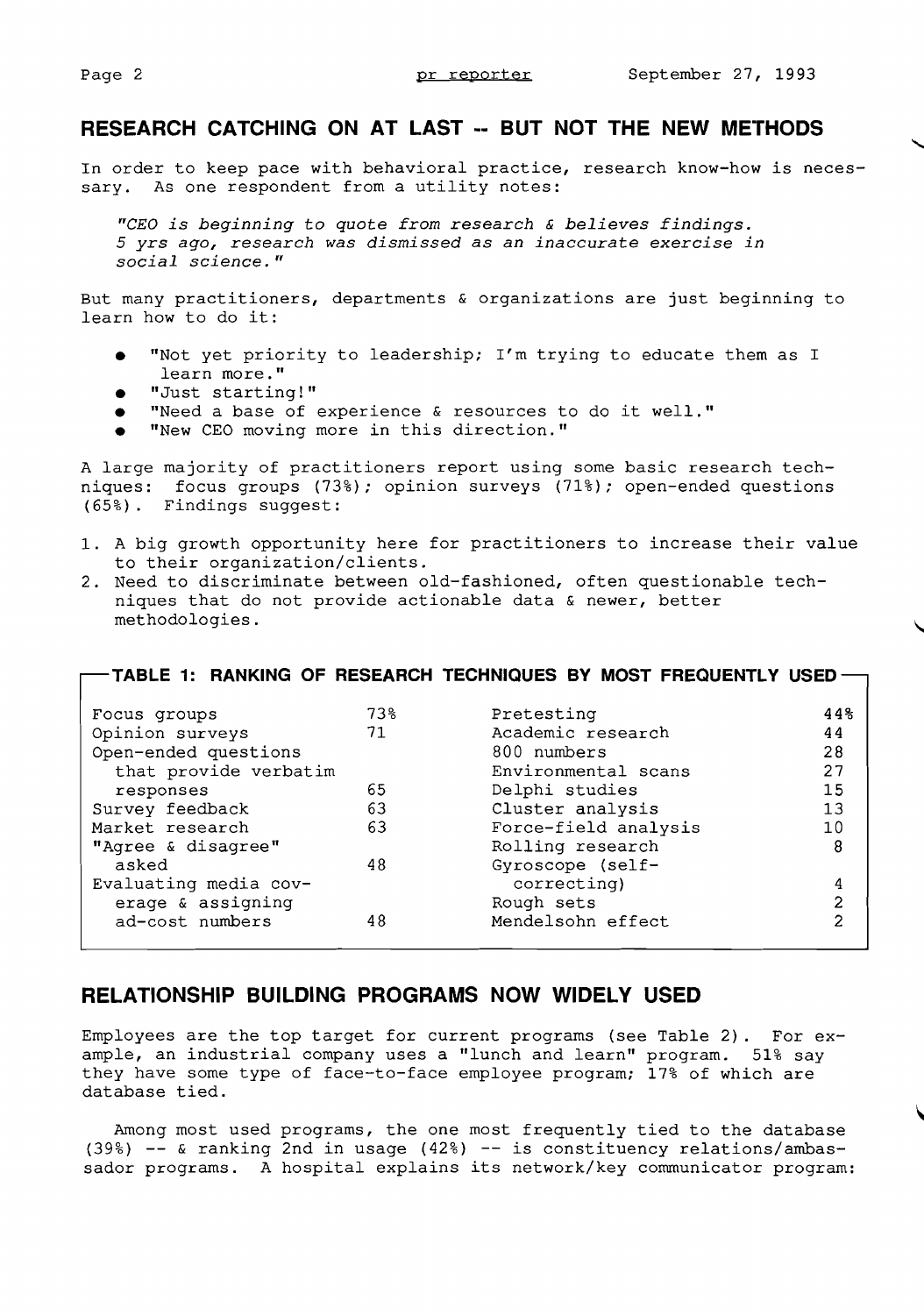*"We provide information* to *key community leaders prior*  tQ *media releases* to *defuse issues, lessen negative impact or promote desired outcome."* 

A pr firm's med school client holds "brown bag lunches for newly appointed execs & invites faculty & others." School is beginning an internal communications program with a goal of fostering ambassadors.

#### **TABLE 2: ONE-ON-ONE PERSONALIZED RELATIONSHIP PROGRAMS BEING USED**

|                                          | Usina<br><b>Now</b> | Consid-<br>ering |     | % Tied to |           | Not<br>database? Using |
|------------------------------------------|---------------------|------------------|-----|-----------|-----------|------------------------|
|                                          | 움                   | ዱ                | Y   | N         | <b>NR</b> | 움                      |
| Face-to-face employee programs           | 51                  | 11               |     | 42        | 41        | 38                     |
| Constituency relations/ambassador prgms  | 42                  | 9                | 39. | 35        | 26        | 49                     |
| Coalitions (beyond typical trade groups) | 41                  | 10               | 22  | 44        | 34        | 49                     |
| Opinion leader tracking                  | 31                  | 16               | 34  | 34        | 32        | 53                     |
| Customer satisfaction matrixes           | 31                  | 13               | 42  | 28        | 30        | 56                     |
| Databased "loyalty" marketing programs   | 13                  | 10               | 54  | 39        |           | 77                     |

## **800 is, TELECONFERENCING, VIDEOTAPES TOP NEW COM'N METHODS**

**The surprise -- a complete reversal -- is top rating for videotapes.** Most effectiveness research that has been made available finds them valuable for captive audiences -- but few other recipients of tapes even bother to put them in the player. Yet 63% report using them, more than any other single method of the new-age communication techniques included in the survey (list in Table 3). They are targeted at several publics; and 60% rate them as very effective .

#### - TABLE 3: USE OF "NEW" COMMUNICATION METHODS -

| $\mathbf{r}$ | Method                        | Target Publics                                                                               |          | <b>Effectiveness</b><br>(1 not, 10 very) |
|--------------|-------------------------------|----------------------------------------------------------------------------------------------|----------|------------------------------------------|
| 63           | Videotapes                    | Employees, Customers, General<br>public, Prospective students,<br>Community, Members, Donors |          | $7-10(60\%)$                             |
| 48           | 800#                          | Customers, General public,<br>Employees, Members                                             | $7 - 10$ | $(73$ <sup>8</sup> )                     |
| 47           | On-line system<br>$(E-Mail)$  | Employees                                                                                    | $5 - 8$  | (598)                                    |
| 20           | Audiotapes                    | Customers, Employees, General<br>public, Media                                               | $5 - 8$  | (698)                                    |
| 18           | Regular tele-<br>conferencing | Internal, Clients, Investors,<br>Analysts                                                    | $7 - 10$ | (68 <sup>8</sup> )                       |
| 17           | <b>VNRs</b>                   | Gen'l public, Media, Customers                                                               | $5 - 8$  | (638)                                    |
| 14           | Advertorials                  | Customers, General public,<br>Opinion leaders                                                | $5 - 8$  | (70 <sub>8</sub> )                       |
| 13           | Reqular video<br>conferencing | Internal, Customers, Media                                                                   | $5 - 8$  | (678)                                    |
| 7            | Infomercials                  | General public, Customers,<br>Employees                                                      | $5 - 8$  | (58 <sup>8</sup> )                       |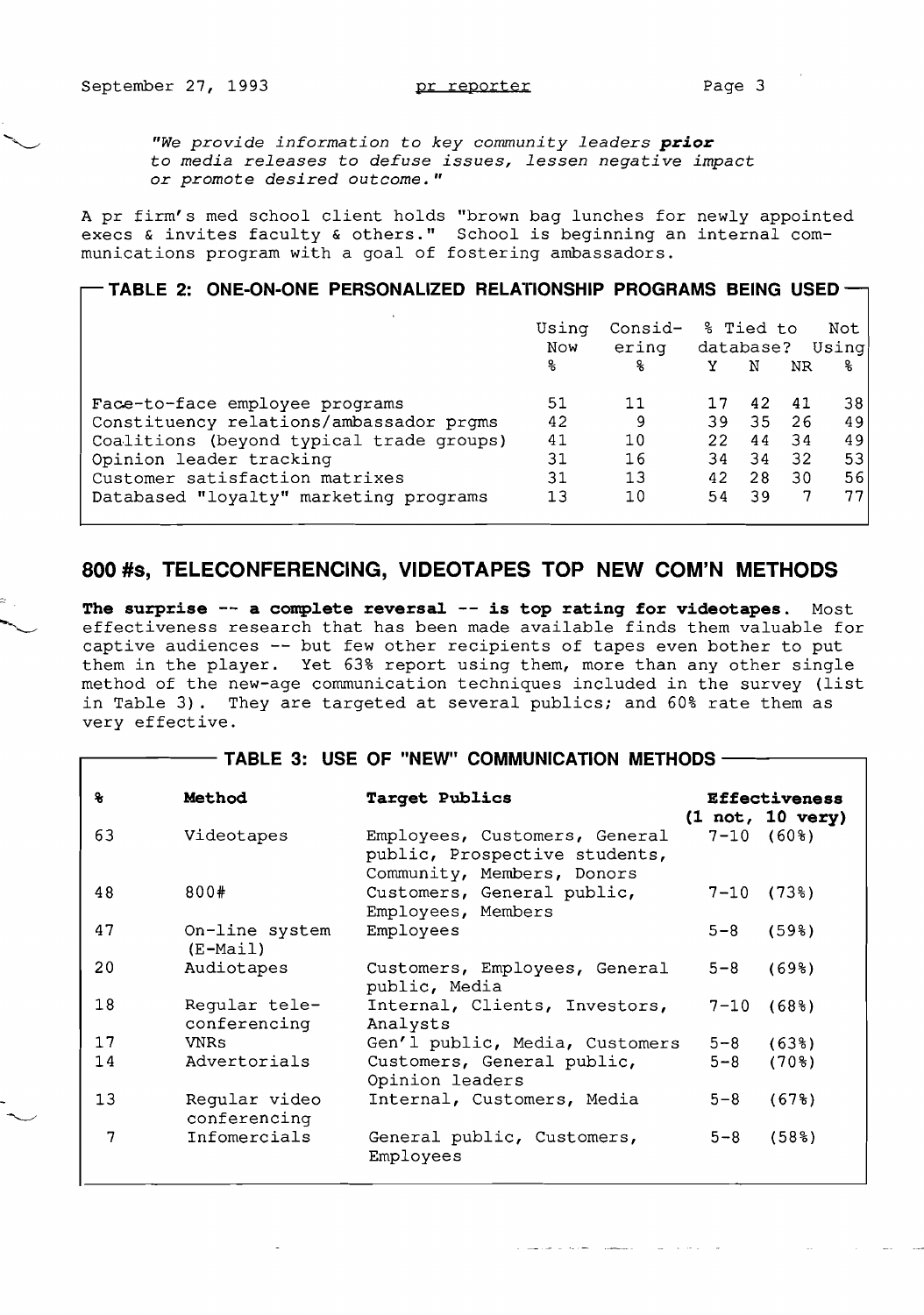Beyond what is shown in Table 3, respondents offered the following comments:

- • VNRs "Yuk!"
- Rated "good for donors" (a 10) by one respondent are external pub'ns & video tapes.
- Practitioner in higher education rated regular teleconferencing "horrifically poor."
- • "Fax to all employee locations" was given an 8 by an industrial practitioner.
- • "Long letters" on company issues to all employees rated a 10.
- Seminars, personal contact thru mail/phone/face-to-face rated 10s by several respondents.
- Field trips targeted at analysts, employees & media ranked a 9.
- Advertorials -- "please don't confuse these with public relations." Op-ed/feature/expert-comment services rate a 9 with a practitioner
- in higher education.

## **DESPITE TREND, INTERNAL PUBLICATIONS GROWING SLIGHTLY**

Reports from all sectors for the past few years say when re-engineering or downsizing occurs, or rigorous readership or behavioral research is applied, internal publications are the first thing to be consolidated -- and often reduced in scope. Among respondents, only 12% are not publishing them. About half publish 1 (29%) or 2 (20%) -- which would seem in line with this trend.

But 3 are put out by 13%; 4 by 7%; and 5 by 4%  $-$  indicating some organizations still find them valuable (or haven't undergone re-engineering). Some organizations are pumping out quantities. Record goes to a practitioner in higher education whose institution is publishing 800/year! (Each tioner in higher education whose institution is publishing 800/year! (Each<br>dep't in the place must have one appearing frequently.) Second highest is an industrial publishing 200+ ... tho this number has decreased in the past year. (Is targeted, focused internal publications a new trend?)

|        |                         | increased | stayed the same | decreased         | NR. |
|--------|-------------------------|-----------|-----------------|-------------------|-----|
| In the | • number has            | 19%       | 56%             | 10%               | 15% |
| past   | $\bullet$ size has      | 14        | 60              | 9                 | 17  |
| year:  | $\bullet$ frequency has | 13        | 58              | $12 \overline{2}$ | 17  |
| In the | $\bullet$ number will   | 15        | 61              | 8                 | 16  |
| coming | • size will             | 8         | 67              | 5                 | 20  |
| year:  | • frequency will        | 11        | 64              | 4                 | 21  |

 $-$  TABLE 4: USE OF INTERNAL PUBLICATIONS NOW & IN FUTURE  $-$ 

**Overa11, pub1ications haven't changed much in number, size or frequency**  over the past year -- & the majority will continue along the same path. Those that have changed, or will in the future, are more often on the *increased* side (see Table 4).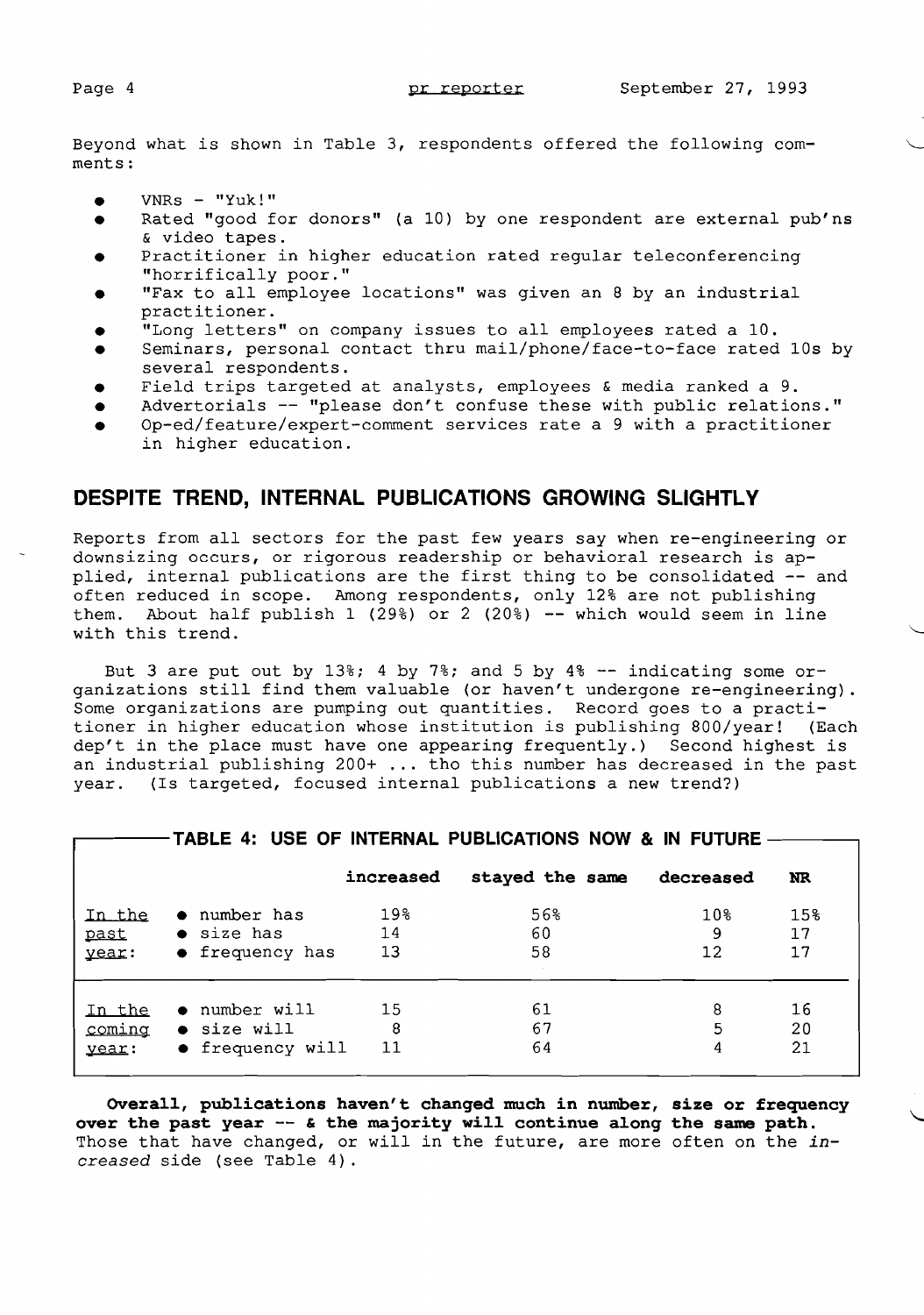Tho verbatims were not solicited, a few respondents indicated they are "adding face-to-face communication thru supervisors" & that they "prefer E-Mail, seminars, 1-on-1 communication with feedback." Internal publications not only aren't dead, they're thriving!

#### **CULTURE CHANGE PROGRAMS BOOM, BUT PR ROLE NOT CLEAR**

64% of respondents are or have recently been involved in some kind of organized culture change program (e.g. TQM, Quality Circles, CQI, etc). Their role in these vital efforts:

- 49% play a support role (materials, channels of communication, etc)
- 30% are active in design, implementation, training
- 5% say they do both
- 16% have no role

Only 30% are involved in a similar program for their own department's **operations --** surprisingly.

For many, programs are longterm & have only just begun  $--$  "we don't expect full results for 3-6 years." Frequent complaint is that momt isn't "walking the talk." In evaluating the program's effectiveness so far, 21% say it is *very effective;* 67% *somewhat effective;* 12% *not effective.* 

Some comments from respondents regarding their experience:

- "Have made major strides in pushing decisionmaking downward."
- $\bullet$  "It's keeping us on the leading edge & enables us to react promptly to needed systems changes as they are identified."
- "Shifted from top-down mgmt to decentralized. Involved a major attitude shift on the part of central office to become service<br>oriented. Instead of dictating what is done at schools, sch Instead of dictating what is done at schools, schools tell central office what they need to accomplish objectives.
- "Changes are becoming evident 2 yrs after proposal was started."
- • "Different organizations have different results based on depth of management commitment."
- "It's a slow process to change culture -- most want instant cures."
- • "Brought together 5,000 employees in 2 sessions; kickoff very successful. Difficult to maintain momentum."
- • "Execs are using strategies of the 'old culture' to try to implement 'new culture' -- not addressing real problems."

## **TRAINING RISING AS VITAL RESPONSIBILITY OF PRACTITIONERS**

**60% play a role**; 23% don't, but would like to. The rest don't want to get involved. Media training appears to be major area. Others are:

Mentoring **Teaching supervisors** Training-the-trainers

Writing skills how to communicate Community relations Public speaking methomorphic speaking with employees sales Crisis response **Survey research** Com'n workshops for Customer service value of pr and employee groups Ambassador programs and How to manage employee Public participation International rels feedback techniques